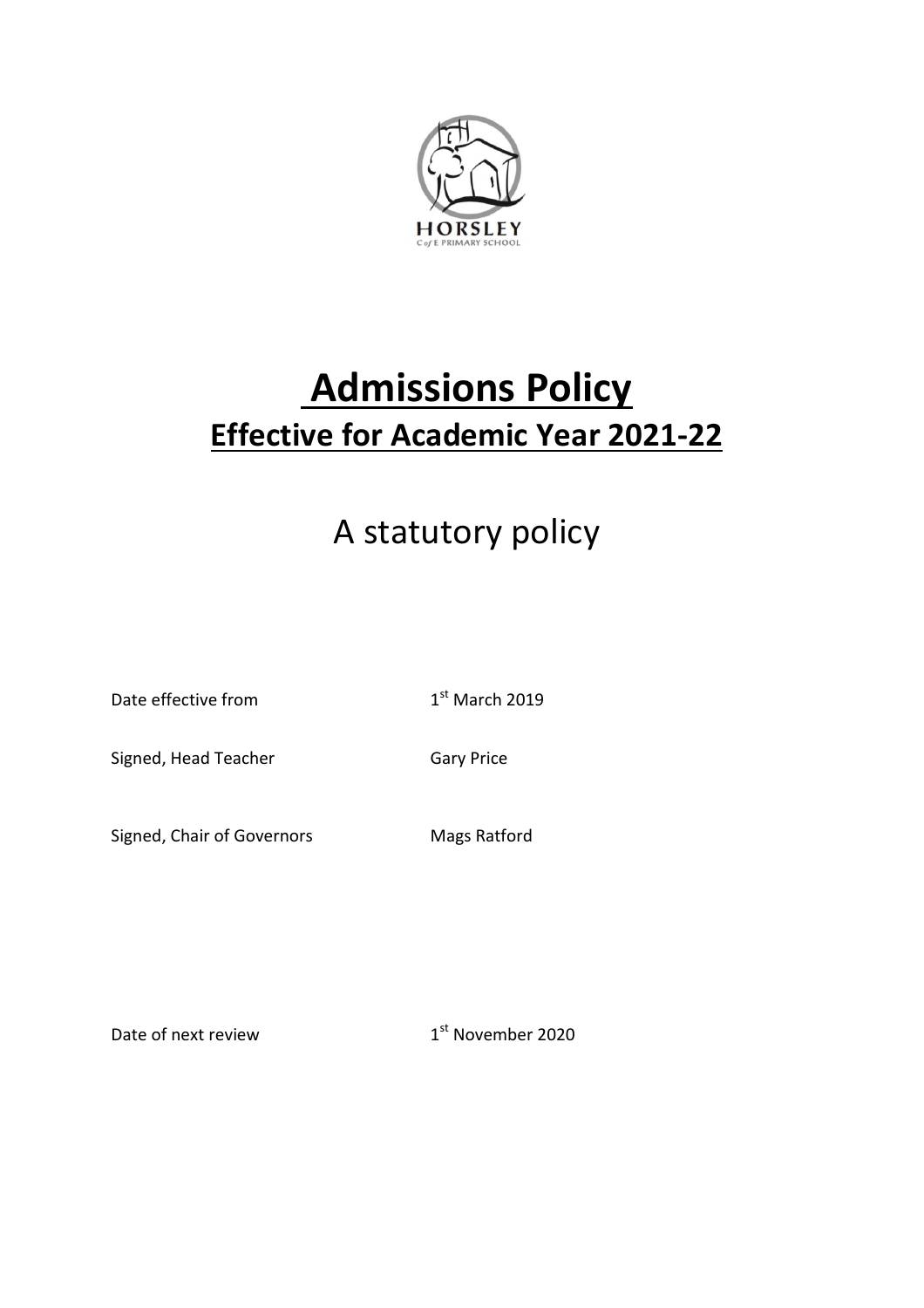#### **Introduction**

Our governing body applies the regulations on admissions fairly and equally to all those who wish to attend this school. The School Standards and Framework Act 1998 introduced a new framework for school admissions as of September 2000. This was later revised in the Education Act of 2002. Our admissions policy conforms to the regulations that are set out in that Act and are further explained in the statutory School Admissions Code of Practice and the statutory Appeals Code of Practice which came into force in February 2012.

## **Aims and objectives**

- We seek to be an inclusive school, welcoming children from all backgrounds and abilities.
- All applications will be treated on merit, and in a sensitive manner.
- The only restriction we place on entry is that of number. If the number of children applying for entry exceeds the places available, we adopt the procedure set out below to determine whether a child is to be accepted or not. It is our wish for parents and carers to find a place for their child at the school of their choice. However, this is not always possible, due to excess demand on the places available.
- A child's level of ability is irrelevant to this school's admissions policy, as are any special needs the child may have.

## **How parents and carers can apply for their child to be admitted to our school**

Our school is a C. of E. Aided school. The Governors are the admission authority and publish its entry regulations every year. The LA's annual admissions prospectus informs parents and carers how to apply for a place at the school of their preference. Parents and carers have a right to express their preference, but this does not, in itself, guarantee a place at that particular school. Application should be made online using the LA website and must be returned by the date stipulated. The Local Authority will notify parents and carers of the decision on the 16th April in the year of admission.

Children enter school at the start of the academic year in which they become five. There is one admission date per year in September.

#### **Admission of Summer Born Children for Reception Entry for Horsley school**

The Governing Body of Horsley School acknowledges the updated advice from the Department of Education that parents/carers of "summer born" children (born between 1 April and 31 August) may request to start the Reception Class of a school a whole academic year later. The Governing Body will make a decision on behalf of Horsley School. We follow the Local Authority process which states that parents can only apply for a Reception place at a school once and must apply for a place during the standard application process timeline for their chronological year group, stating their reasons for requesting deferred entry to the following year. The Governing Body will decide whether the deferred entry can be approved for the school.

#### **Normal Admission Round**

The term 'normal admissions round' refers to all applications for admission to the main year of entry of the school i.e. Reception for Infant and Primary Schools. Applications made during the normal admissions round will be made in advance of the academic year in which the child is due to start at the new school. Children are entitled to a full-time place, however, may attend part-time until later in the school year but not beyond the point at which they reach compulsory school age.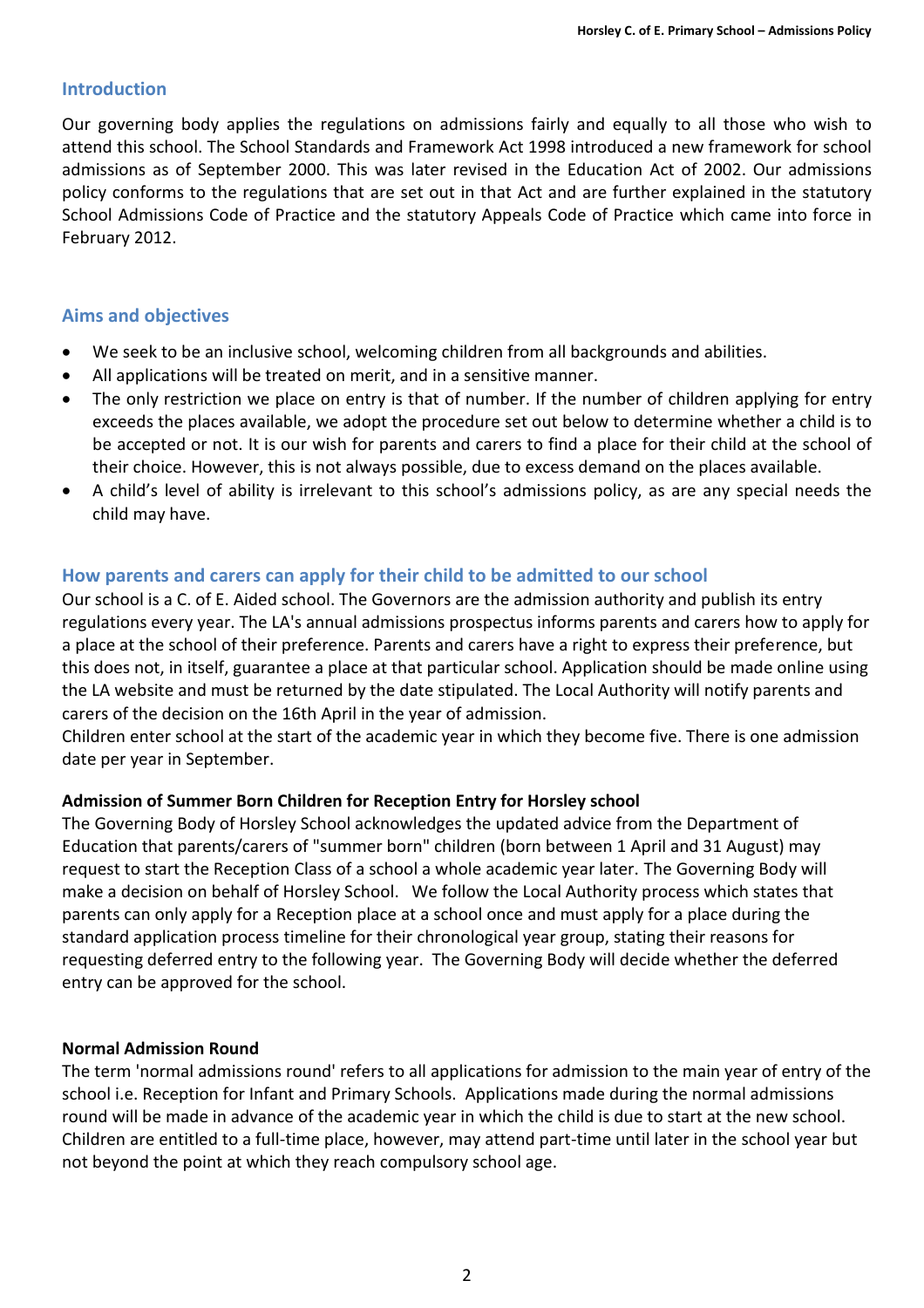#### **In-Year admissions**

In-year admissions are all those made outside the normal admissions round for children of compulsory school age ie those applications made during the academic year for any school place in Reception through to Year 6. The Local Authority will no longer be responsible for offering places to children on behalf of all schools/academies, but the Local Authority does maintain the statutory duty of being responsible and aware of all pupils and vacancies within schools/academies within Gloucestershire. To apply for a place at Horsley, parents should therefore complete the Gloucestershire In Year Admissions Common Application form available from www.gloucestershire.gov.uk/schooladmissions

#### **Admission application**

If a place is not offered, parents and carers have the right to apply in writing to the governors, as the admissions authority. If the governors' admissions panel decides that we should admit a child to whom the school has refused a place, then the school will accept this decision and continue to do all we can to provide the best education for all the children at our school. If the governors refuse the application, then parents/carers have the right to apply to an independent appeal panel.

## **The standard number / Class sizes**

The 'standard number' is the number of children the LA considers the school can accommodate. The standard number for our school is 15. Depending on cohort sizes there may be a mixed reception / Y1 class. No infant class can have more than 30 pupils. *In order to balance fluctuations in demand for places,* the standard number may be exceeded in some year groups where there is a lower number in the year *group on either side.*

#### *Waiting List*

From September 2021, where places cannot be offered in a particular year, a waiting list will operate by *which parents can register their interest in a place in an oversubscribed year group. If a place should become available, applications will be invited by a set closing date and these will then be assessed against the school's normal admissions criteria.*

#### **Monitoring and review**

This policy will be monitored and reviewed annually by the governing body, who will always take due note of the guidance provided by the DfE, the Local Authority and the Diocese.

| Name | Signature |                      | Date: |
|------|-----------|----------------------|-------|
|      |           | (Chair of Governors) |       |
|      |           |                      |       |
| Name | Signature |                      | Date: |
|      |           | (Headteacher)        |       |